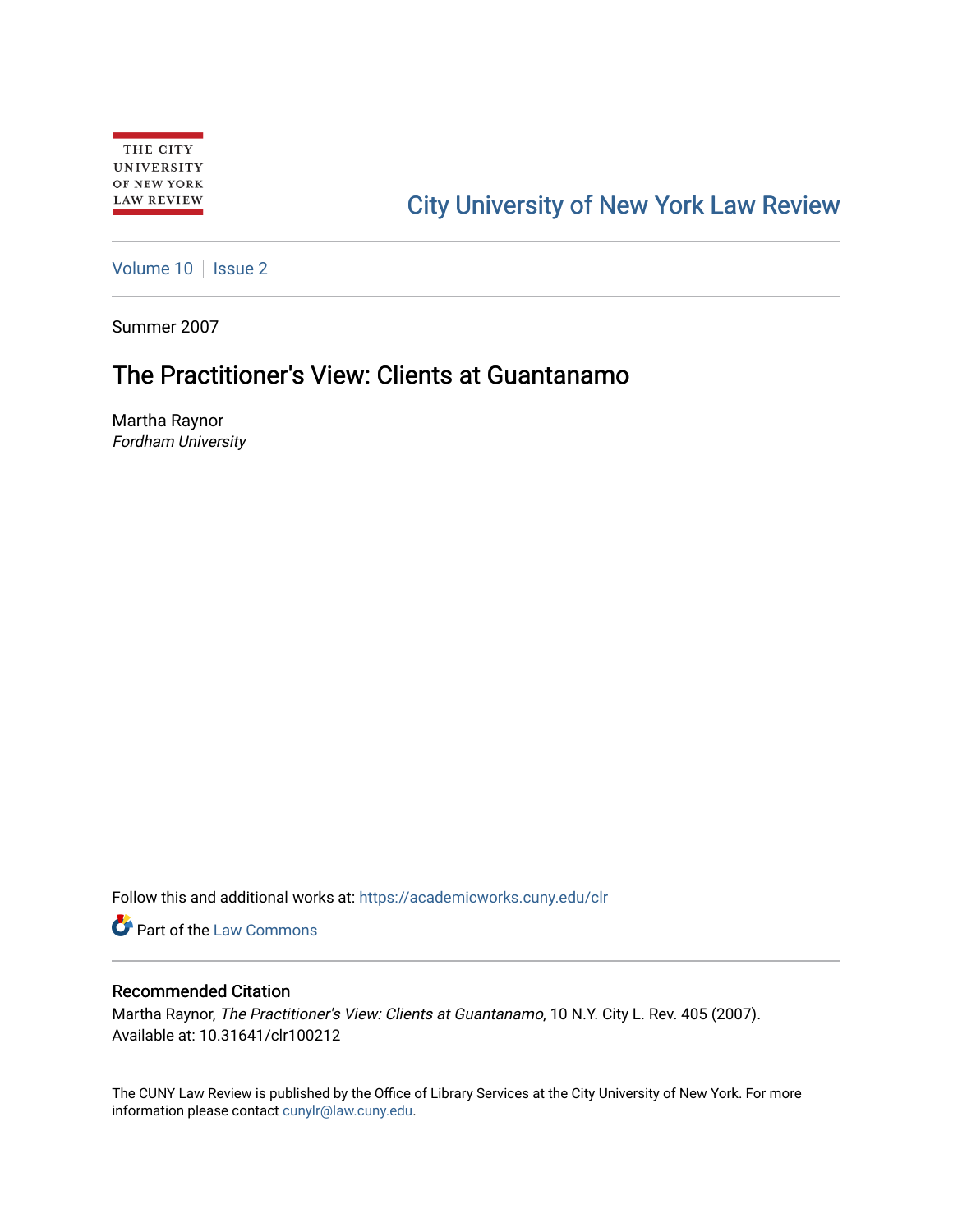### **THE PRACTITIONER'S VIEW: CLIENTS AT GUANTANAMO ´**

#### *Martha Rayner\**

Many thanks to the students and faculty at CUNY School of Law for organizing this symposium—those of us who represent the men imprisoned at Guantánamo greatly appreciate the opportunity to be heard. This is a special pleasure for me because I am a member of the first graduating class of CUNY School of Law.

My students enrolled in Fordham University School of Law's International Justice Clinic represent four men indefinitely incarcerated at Guantánamo Bay Naval Station. Fordham has been tremendously supportive of this work, which is resource intensive in both time and money.

My goal during this session is to give you some sense of our clients and the broad range of lawyering in which we engage. The men who remain at Guantánamo, nearly  $400,^1$  now fall into three broad categories. First, there are those who will likely be charged by military commission.2 The Department of Defense (DOD) maintains that sixty to eighty men will eventually be charged with war crimes. It is very doubtful the number will be close to that.<sup>3</sup> Only ten men have been charged with war crimes since the camps of Guantánamo were opened in January of 2002—over five years ago—and those ten men were charged under a commission system created for the "war on terror" that was held to be unlawful by the Supreme Court in the summer of  $2006<sup>4</sup>$  In response to the Su-

<sup>\*</sup> Associate Clinical Professor of Law, Fordham University School of Law. In teaching the International Justice Clinic, I receive valuable assistance from Adjunct Professor Ramzi Kassem and Professor James A. Cohen. The clients mentioned in these remarks are represented by students: Christine Bustany, Kimberly DiLorenzo, Rene Hertzog, Shant Manoukian, Deborah Mantell, Scarlett Obadia, James Schmitz,

<sup>&</sup>lt;sup>1</sup> Press Release, U.S. Dep't Def., Guantánamo Bay 2006 Admin. Review Bd. Results Announced (Mar. 6, 2007).

<sup>2</sup> Pursuant to the Military Commissions Act, Pub. L. No. 109–366, 120 Stat. 2600

<sup>&</sup>lt;sup>3</sup> This category may include the fourteen men transferred to Guantánamo in September 2006 from CIA "black sites." This includes Khalid Sheik Muhammad (KSM) who made headlines recently when the DOD released a heavily redacted transcript of his statements made during a Combat Status Review Tribunal (CSRT). This is not to be confused with a military commission trial—the CSRT is devoid of any semblance of due process. <sup>4</sup> *See* Hamdan v. Rumsfeld, 126 S. Ct. 2749 (2006).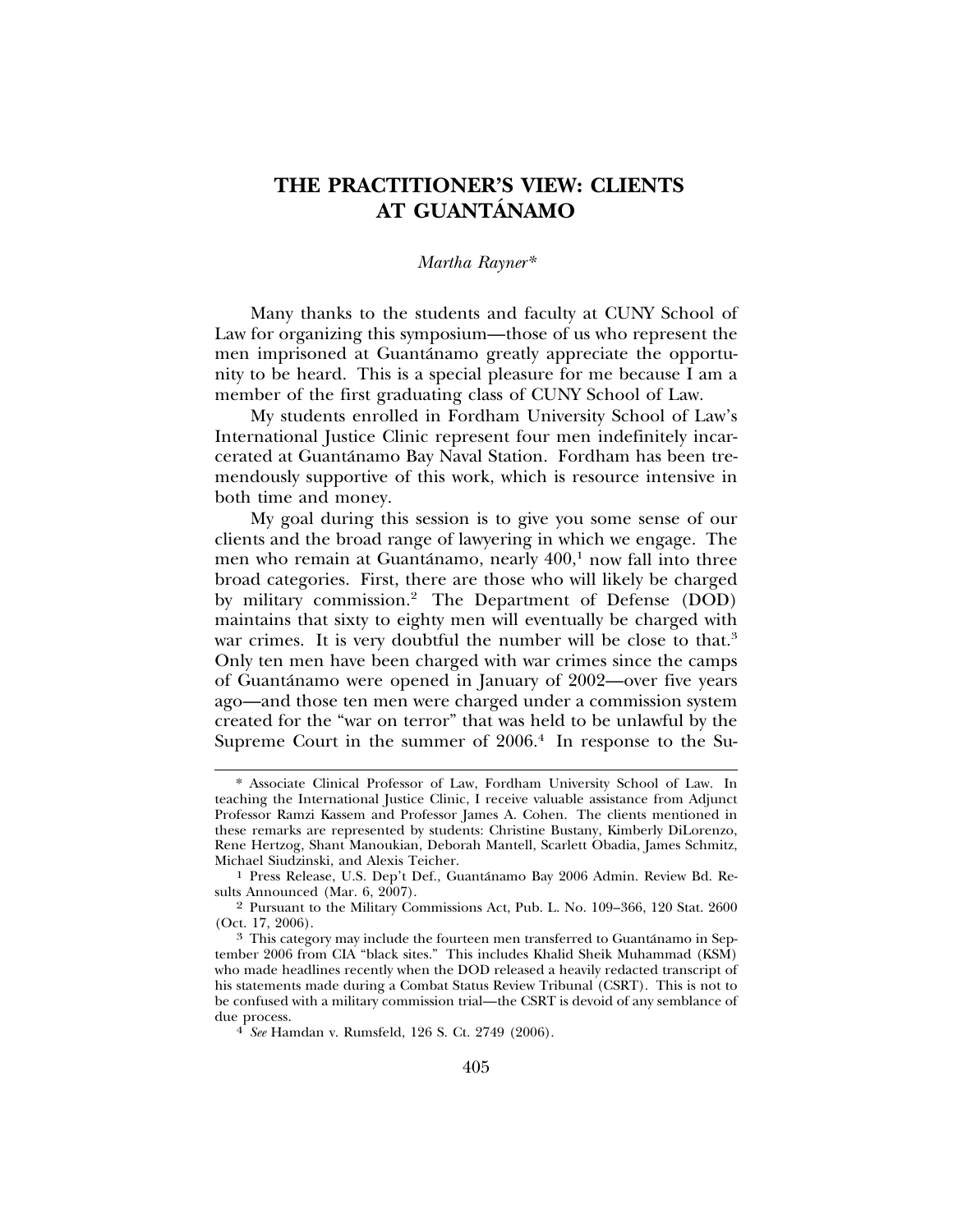preme Court's rebuke, Congress passed the Military Commissions Act which established a new war crimes commission system. Since the passage of this law, only one man has been fully charged.5

Eighty-five men fall into the second category: those approved by the DOD for transfer from Guantánamo pending diplomatic arrangements.<sup>6</sup> Many of those approvals have been in place for multiple years, yet the men continue to languish.

The third category is the 200-plus men who are not approved for transfer, who will never be charged with any war crime, and who face the ever-increasing establishment and institutionalization of indefinite detention. The temporary atmosphere of Guanta-´ namo's prison camps has changed considerably over the past five years. Each passing year Guantánamo is made more permanent, though President Bush claims he wants to close it. There are now two new, multi-million-dollar facilities in full operation. There is a wide expanse of uncertainty for the majority of men imprisoned at Guantánamo.

Three of Fordham's clients fall into this wide expanse of uncertainty. Our fourth client is approved for transfer, but remains in prison for reasons that are kept secret from his lawyers. Two of our clients are from the Kingdom of Saudi Arabia and two are from Yemen. Three are very young, one of whom is married. He has a five-year-old daughter he has never met. One client is older with a wife and four children, who are desperate for information some news as to what the future holds. We are in touch with the families of three of our clients. One client wants to go it alone and has steadfastly refused to allow us to contact his parents.

Each of the International Justice Clinic's clients represents the deep complexity of the factual and legal issues that our country's Guantánamo policy raises. One has been savagely tortured, one has not been physically abused at all. One was a Taliban soldier and fell classically within the protections of the Geneva Conven-

<sup>5</sup> This is the Australian, David Hicks, who pleaded guilty to conspiracy, attempted murder, and aiding the enemy on March 26, 2007, and was ultimately sentenced to an additional nine months beyond the over five years he was held at Guantanamo. Two ´ other men, Salim Ahmed Hamdan and Omar Khadr, have been designated for mili-

 $6$  For the first time, in February 2007, the DOD sent habeas counsel notification if their client was approved to leave Guantánamo. Inexplicably, that notification includes the following language: "As you know, such a decision does not equate to a determination that your client is not an enemy combatant, nor is it a determination that he does not pose a threat to the United States or its allies." (on file with author). Before receipt of this notification, DOD strongly opposed all efforts by counsel to obtain information about our clients' status designations.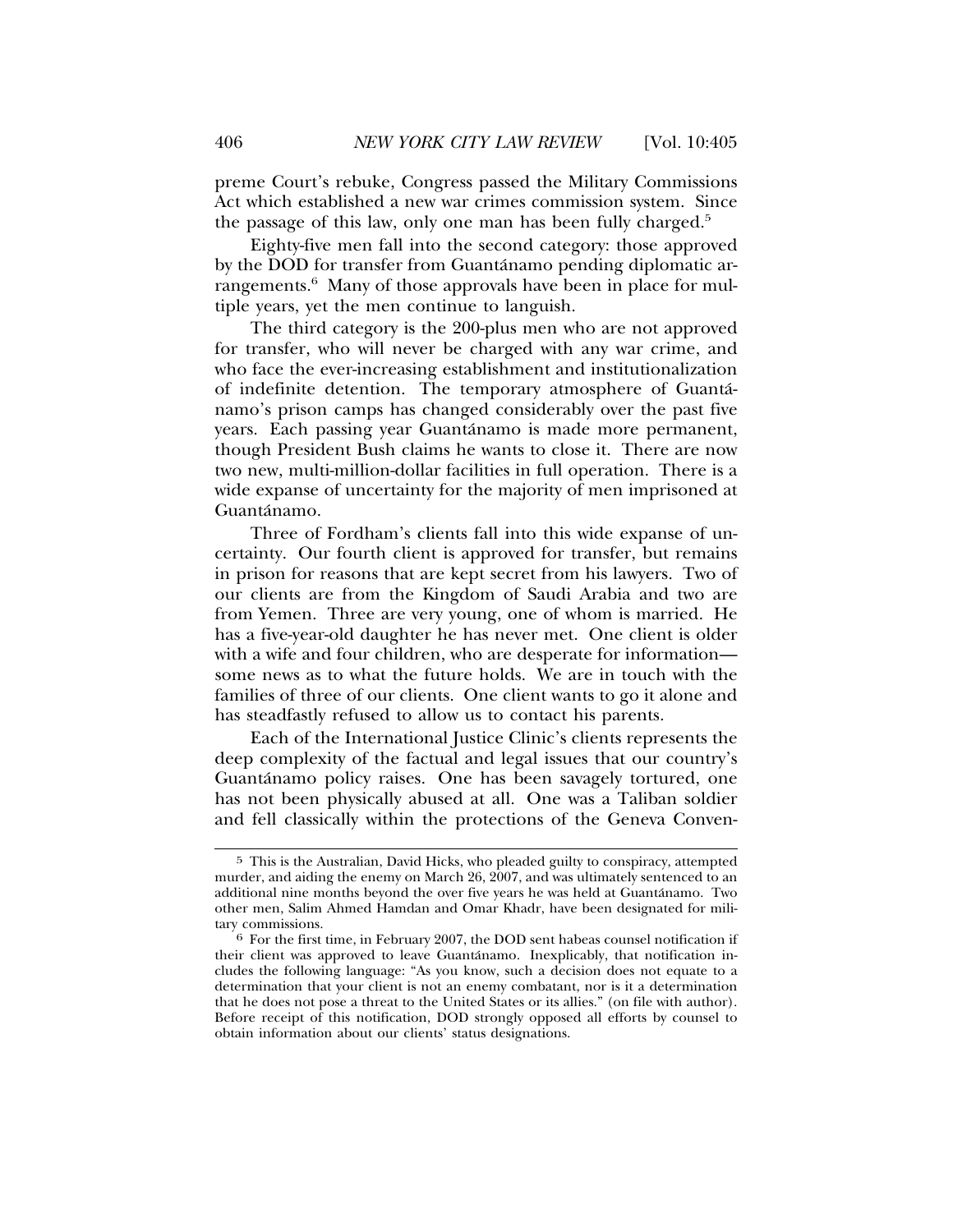tions, yet was never accorded those protections. Another was taken into United States custody far away in time from the October 7, 2001 invasion of Afghanistan and far away in place from the battlefields of that war. One was a low-level employee of Osama Bin Laden, but is not an enemy of the United States. It is difficult to fathom the myriad reasons and motivations that carried Muslims to volunteer and work in Afghanistan before September 11, 2001. The men who were brought to Guantánamo were labeled the "worst of the worst" by then Secretary of Defense, Donald H. Rumsfeld, yet of the approximately 800 men who have passed through Guantánamo, over 400 have been released and we know that close to another 100 are approved for release. Of the 800 men, only one, in all these years, has been convicted of a crime. The government's campaign to paint all the men at Guantánamo as terrorists is belied by the individual stories that have emerged.

One of our Yemeni clients, imprisoned for over five years and barely eighteen when he was turned over to the United States military, has been approved for release. This approval happened over two years ago, yet our client was not informed of this critical news until a year later, in May of 2006, when he was "processed" for transfer. Believing he was going home, it was not until the last minute he learned that the DOD had designated him a Saudi and he was destined for Saudi Arabia. Since this young man is neither a Saudi citizen nor a resident, the Saudi government refused to accept him. On May 18, 2006, sixteen men were slated to leave Guantánamo—only fifteen made the flight to Riyadh—our client remains at Guantánamo yet another year later.

Our client is a Yemeni citizen. He was born, however, in Saudi Arabia. The military designated our client a Saudi based on his place of birth. The military imposed our way of doing things: citizenship is conferred by place of birth. The designation of citizenship, however, works quite differently in the Gulf States. Though our client was born in the Kingdom of Saudi Arabia, he was born to Yemeni parents, moved to Yemen as a child, and has lived there ever since. Under the customs and laws of Saudi Arabia and Yemen, he is Yemeni.

This young man left home at eighteen to explore Afghanistan. He spent time in a military training camp and worked as a cook in a Taliban military unit. When the United States invaded in October 2001, he immediately laid down his arms and sought to return home. He was captured by Pakistanis who turned him over to the United States military. He never fought the Northern Alliance, the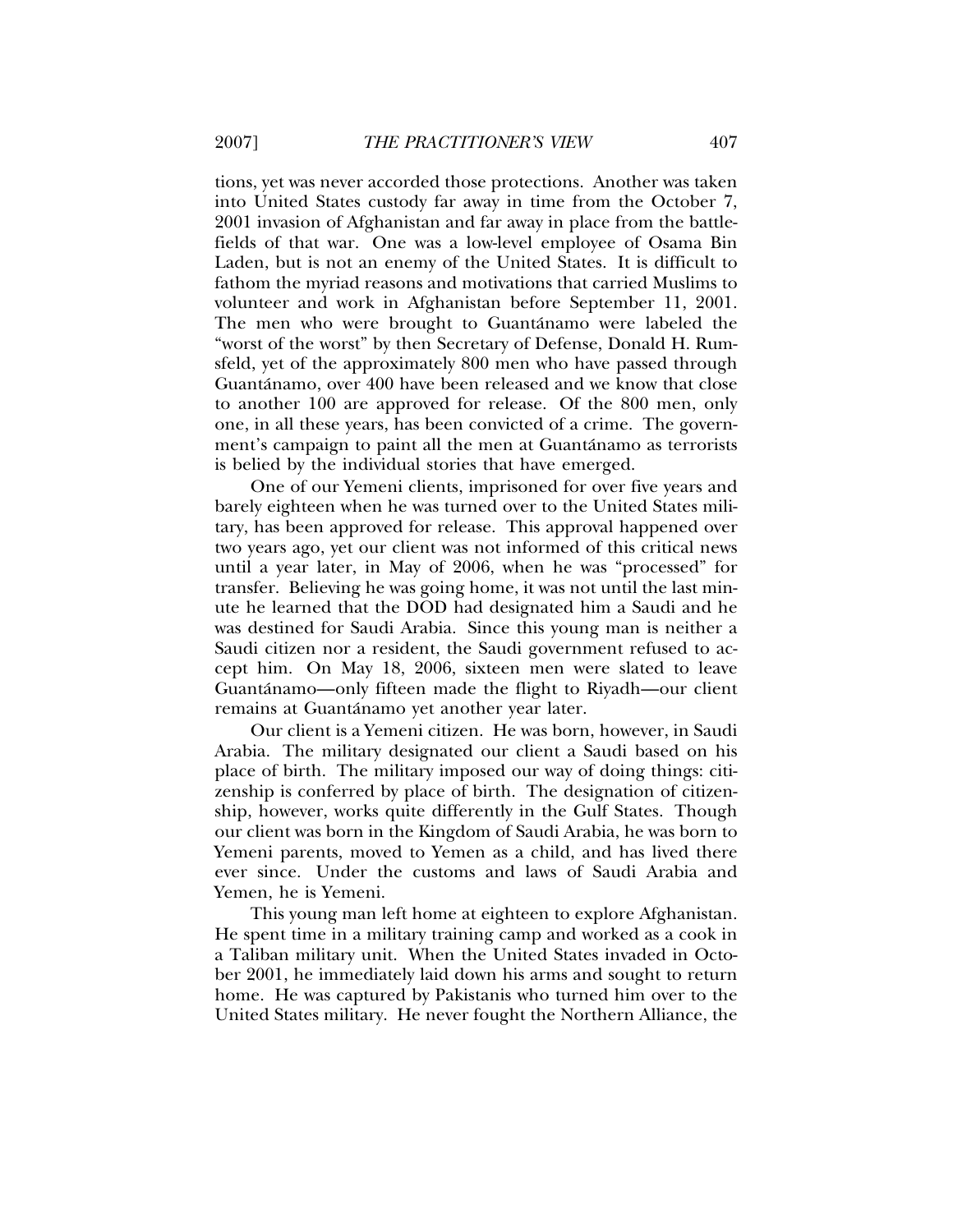United States, or allied forces once the United States commenced its war against the Taliban. He was never our enemy—he answered a call to volunteer, a tradition that has deep roots in Afghanistan's history. And, as much as our national ego wants to make the world about us, this young man's conduct simply was not about us. He was transferred to Guantánamo when it first opened in January of 2002 and has been in United States military custody for over five and a half years.

Though the International Justice Clinic took on representation of this young Yemeni in March of last year, it was not until nine months later that I was able to meet him. DOD insisted that they had no one by his name at Guantánamo even though we provided an identification number assigned by the military. After litigation and time-consuming wrangling with the Department of Justice (DOJ), which represents the DOD in the habeas matters before the D.C. District Court, I was allowed to meet with my client. In all our communication with DOJ fighting for and then arranging for a client meeting, we were never informed that he was approved to be released from Guantánamo. It was from my client, during our first meeting in November of last year, that I learned the U.S. Military had long ago decided they had no need to keep this young man locked up.

Upon my return from meeting our young client, my students plunged into the work of correcting this mistake. We did not expect a simple resolution because nothing is ever simple when it comes to Guantánamo, but we did expect that this concrete, contained problem could be resolved within a reasonable period of time. Over four months later, our client is still at Guantánamo and still designated a Saudi by the DOD. In fact, he was transferred from one of the more forgiving camps at Guantánamo to the new, permanent Camp 6, modeled after the harshest super-maximum prisons in the United States.

My students attempted to work with the Department of State (DOS), the agency in charge of diplomatic negotiations that precede transfers. We wanted to be sure that DOS knew of the mistake and was actively seeking to correct it. DOS, however, quickly clammed up and referred us back to DOJ, which had already implemented a steadfast policy not to discuss with habeas counsel7

<sup>7</sup> Ironically, since the DoD takes the position that our clients have no right to invoke habeas corpus and the courts have no jurisdiction to hear their habeas cases, both DoD and DoJ refer to the lawyers representing men detained at Guantánamo as "habeas counsel."